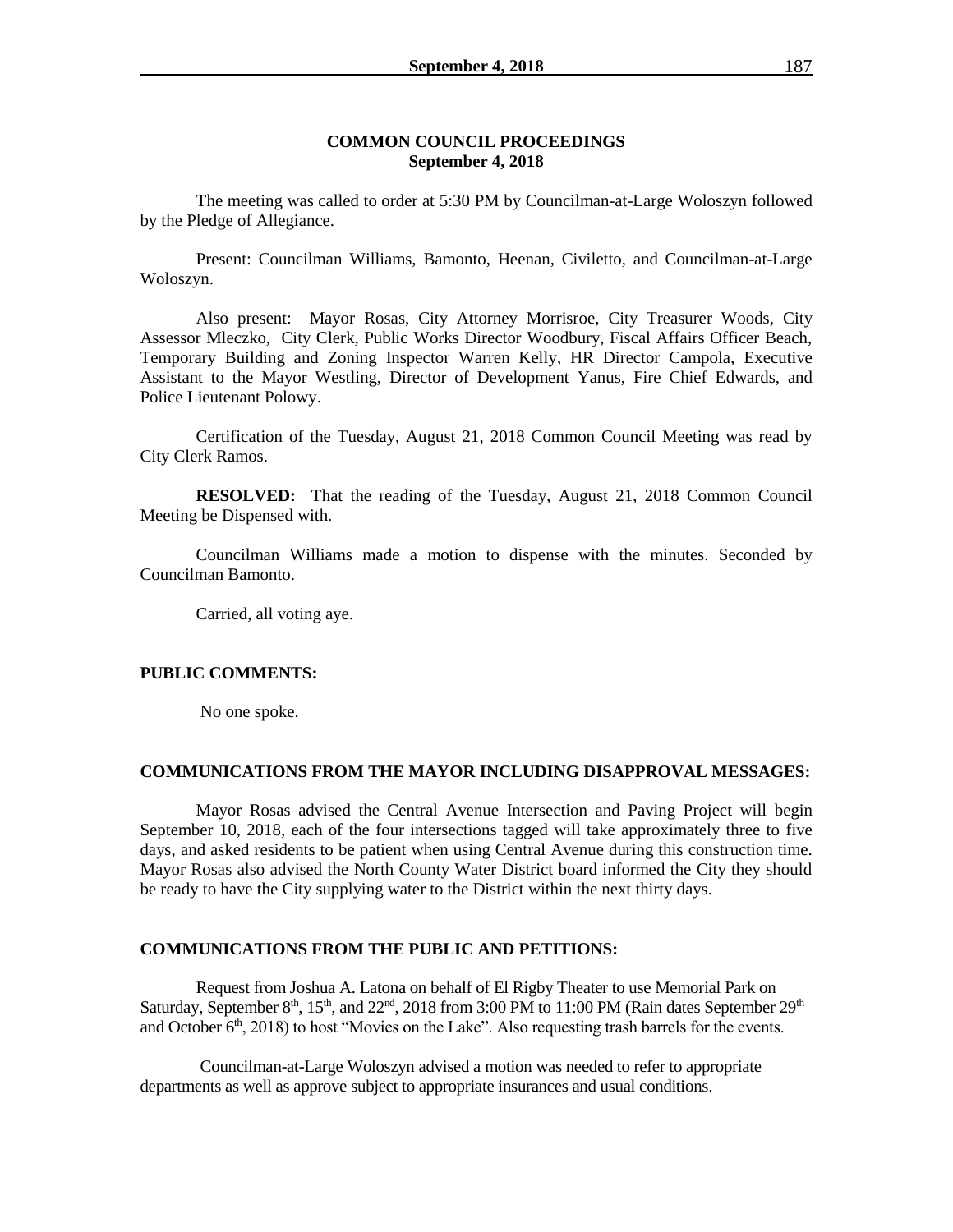Councilman Williams made a motion to approve. Seconded by Councilman Civiletto.

Carried, all voting aye.

Request from "Variety" the Children's Charity for 4-6 police personnel on Saturday, September 8, 2018 at the Fairgrounds from 1:00 PM until 7:00 PM and the Dunkirk Fire Department to be on standby should there be a firematic emergency.

Councilman-at-Large Woloszyn advised a motion was needed to refer to appropriate departments as well as approve subject to appropriate insurances and usual conditions.

Councilman Williams made a motion to approve. Seconded by Councilman Heenan.

Carried, all voting aye.

Request from The Real Moms of Dunkirk Football Committee to use the corners of Central Avenue and Fourth Street, Central Avenue and Fifth Street and West Doughty Street near the Fire Hall to conduct their 2nd Annual Dunkirk Football Tag Day fundraiser on Saturday, September 15, 2018 from 9:00 AM to 3:00 PM.

Councilman-at-Large Woloszyn advised a motion was needed to refer to appropriate departments as well as approve subject to appropriate insurances and usual conditions with the CONTINGENCY and understanding that Central Avenue will be under construction during the time of their event so they are not allowed to use any corner that is under construction on the date of their fund raising event.

Councilman Bamonto made a motion to approve. Seconded by Councilman Civiletto.

Carried, all voting aye.

Notice of Claim from Harold Jacob of 107 King Street Upper for minor injuries allegedly received from a city owned gator vehicle on August 19, 2018 at approximately 10:22 AM at the corner of Lakeshore Drive and Central Avenue.

Councilman-at-Large Woloszyn advised a motion was needed to refer to the Law Department.

Councilman Bamonto made a motion to refer to the Law Department. Seconded by Councilman Williams.

Carried, all voting aye.

Notice of Claim from Judith A. Bohn of 732 Main Street for injuries to left shoulder, face, hands, and knees allegedly received from tripping over a tent stake and rope at the City Pier on August  $2<sup>nd</sup>$ , 2018 at approximately 8:00 PM.

Councilman-at-Large Woloszyn advised a motion was needed to refer to the Law Department.

Councilman Williams made a motion to refer to the Law Department. Seconded by Councilman Civiletto.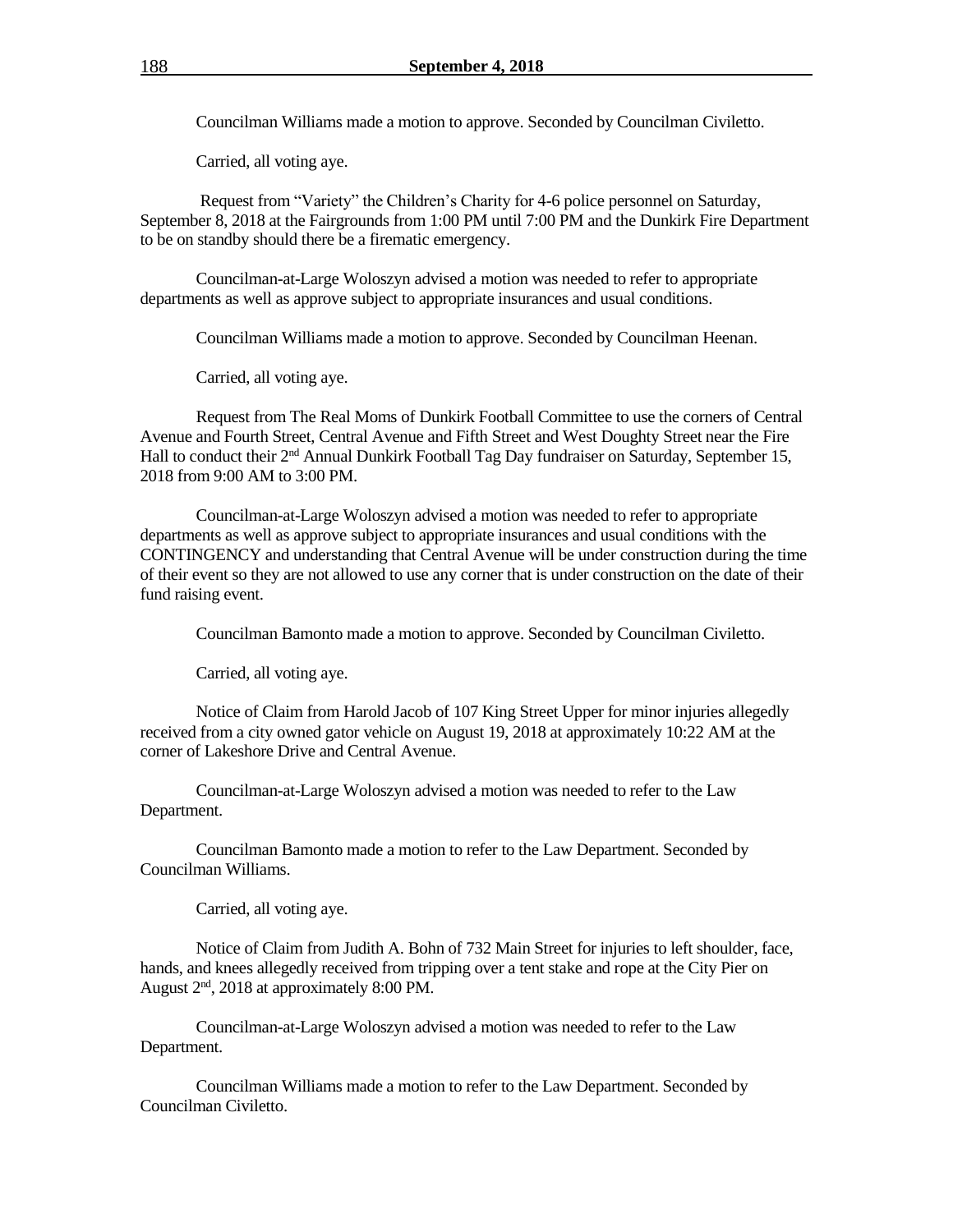Carried, all voting aye.

Loudspeaker application from Joshua Latona on behalf of El Rigby Theater to use speakers from 7:00 PM to 11:00 PM on September  $8<sup>th</sup>$ ,  $15<sup>th</sup>$ , and  $22<sup>nd</sup>$ ,  $2018$  (Rain dates September  $29<sup>th</sup>$  and October 6<sup>th</sup>, 2018) at Memorial Park for Movies on the Lake.

Councilman Williams made a motion to approve. Seconded by Councilman Bamonto.

Carried, all voting aye.

### **REPORTS OF STANDING COMMITTEES, BOARDS AND COMMISSIONS:**

Councilman Williams inquired from Public Works Director Woodbury on the progress at Cedar Street and the progress on the light at Roberts Road and Second Street.

Public Works Director Woodbury advised the paving crew would be down to Cedar Street when the Mayor's paving program is finished, 80% of the paving is done, the Mayor's Impact team did a lot of weed whacking around that whole corner of Cedar Street, and hot mix with a big roller will be used to do the turnaround down there before the season changes. As for the light on Roberts Road and Second Street the City Electrician is getting trained on the new type of programmer this week, has ordered the parts, and hopes to install the equipment quickly after it arrives.

Councilman Bamonto announced there will be a Personnel Committee Meeting on Tuesday, September 11, 2018 at 4:00 PM in the Mayor's Conference Room and inquired of Public Works Director Woodbury why the trash was picked up late in parts of Ward 2.

Public Works Director Woodbury advised the City had equipment break down so our great crews worked a double in this heat to get the work done because we only had one packer, our mechanics are working at making the packers more reliable, and the crews had the opportunity to show how hard they work.

Councilman Heenan inquired from Public Works Director an update on the work behind Seal Street.

Public Works Director Woodbury advised the water line has been designed, the water line part of that project should start fairly soon, there are no good fire hydrants on that section of the street, we'll do the fire hydrants first, and then we'll pave it.

Councilman Civiletto announced the cancellation of Public Safety Committeee Meeting and the CAC Meeting, both meetings were scheduled for next week Wednesday, congratulated Mayor Rosas, Director of Development Yanus, and those who had part in the Grand Opening of the Splash Pad at Wright Park last week, and recognized the Dunkirk-Fredonia Rotary for donating \$20,000 toward the Splash Pad.

Councilman-at-Large Woloszyn advised Public Works Director Woodbury that the sign at Benton Street and Franklin Avenue is still bent, wondered if the Mayor's Impact team could repair the sign, and inquired if there was a report on the sinkhole situation he reported on Friday last week.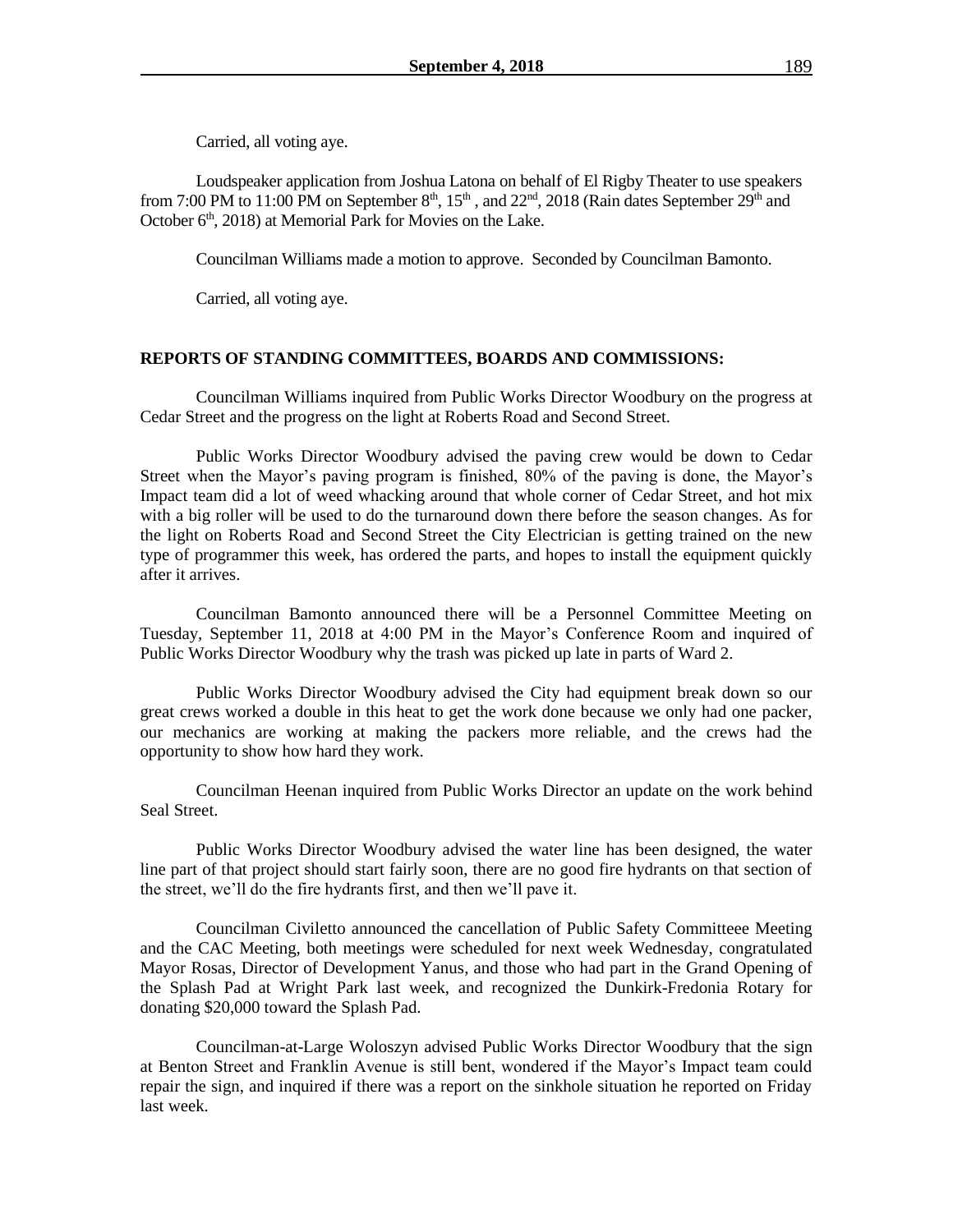Public Works Director Wodbury advised he and Streets Supervisor Porpiglia would look into it, figure out what's causing it, and report back when it's repaired.

#### **PRE-FILED RESOLUTIONS:**

No pre-filed Resolutions.

### **NEW BUSINESS:**

### **RESOLUTION #92-2018 September 4, 2018**

## **BY COUNCILMAN WILLIAMS:**

## **GENERAL CONSTRUCTION CHANGE ORDERS FOR WATER TREATMENT PLANT IMPROVEMENTS**

**WHEREAS,** the City of Dunkirk entered into a 2009 Consent Order with the Chautauqua County Department of Health (CCDOH) to address certain inadequacies at the City's water treatment plant and water distribution system, and now the Phase 3 items of the Consent Order can be addressed according to the CCDOH schedule; and

**WHEREAS,** by notification letter received December 17, 2015, the New York State Environmental Facilities Corporation (EFC) granted Dunkirk \$2 million of grant funds and \$7 million in low-interest loan funds to finance Phase 3 reconstruction and new construction improvements to the City's water system pursuant to such Consent Order; and

**WHEREAS,** the City of Dunkirk received an approved increase of the grant portion of these EFC funds to \$3 million; and

**WHEREAS,** as part of Phase 3, this valve addition change order is required to fully operate the water systems between the filter plant and the storage tanks, has been approved by EFC subject to review by the New York State Department of Health; and

**WHEREAS**, it has been found that additional fencing needed to be added along with electrical and manual gates, the magnetic flow meter needed to be replaced, storm piping needed to be replaced to protect the clearwell and with the contractors on site it was reasonable to have the backwash storage tank removed at a change order cost of \$171,123.00 and

**WHEREAS**, the phase work will remain under budget, DPW recommends quick approval of this change order so the work can be done to avoid delaying the City water system from being fully operational to supply the North County Water District; and

**WHEREAS**, said change order acceptance is subject to the contractor meeting all NYS DOH and EFC requirements; now, therefore, be it,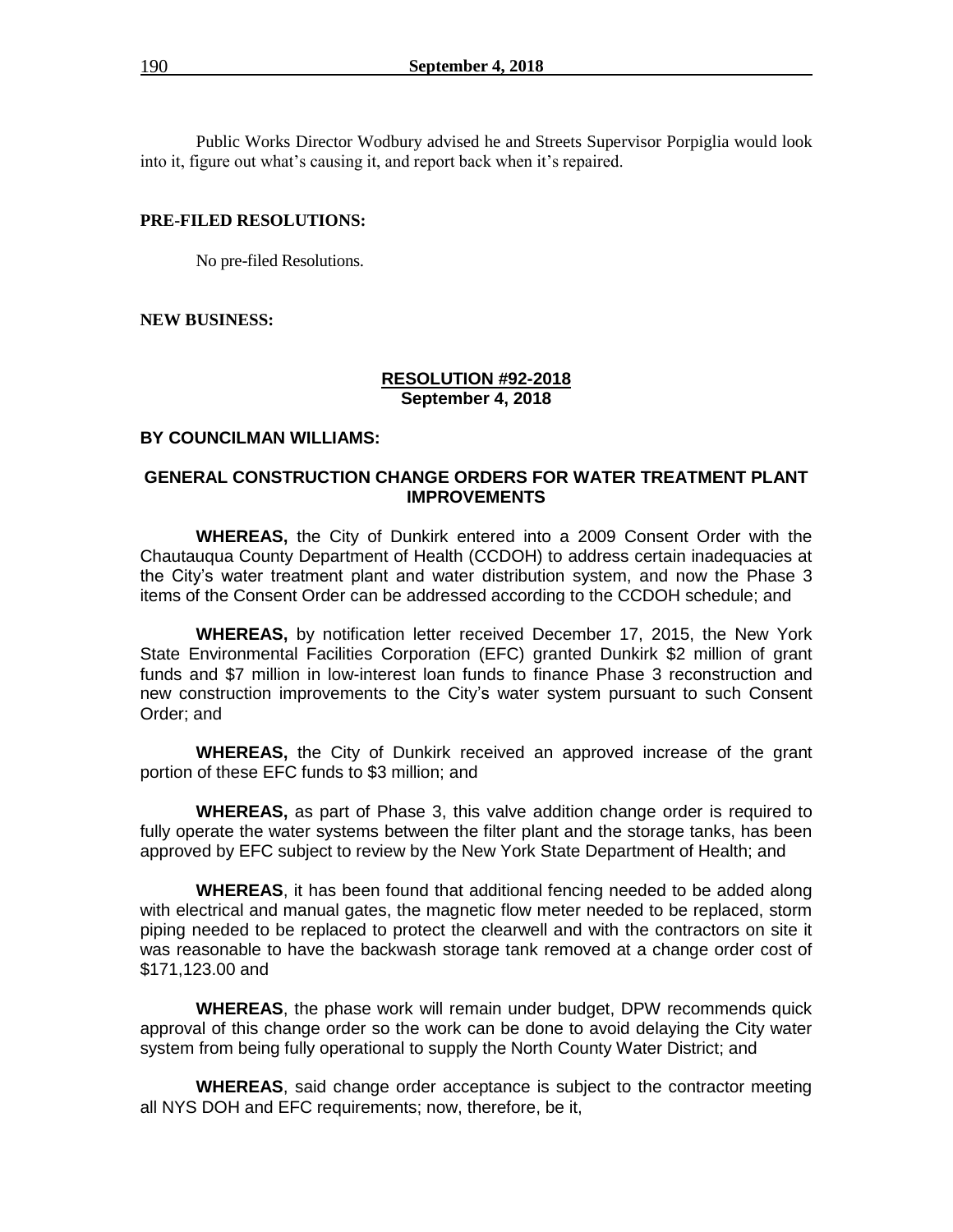**RESOLVED,** that the Mayor is hereby authorized and directed to execute a change order in the amount not to exceed \$171,123.00 for these additional general construction items with Kandey Company, Inc., contingent upon the contractor first supplying all necessary approvals from EFC to meet its funding requirements.

Councilman-at-Large Woloszyn requested Public Works Director Woodbury to give a brief explanation for the need of this Walk-On Resolution as well as the next two.

Public Works Director Woodbury explained the three Walk-On Resolutions for tonight are related to the cleanup for the consent order we have at the Water Treatment Plant. We would like to take the old water tank that is rusted and falling apart taken down by the contractor that is there to save money for mobilization. These three resolutions get us to the point where we can do a change order to get the contractor that is there to take down the old water tank.

Vote on Resolution:

Carried, all voting aye.

## **RESOLUTION #93-2018 September 4, 2018**

## **BY COUNCILMAN WILLIAMS:**

## **AHLSTROM SCHAEFFER ELECTRIC CHANGE ORDERS FOR PUMP STATION UPGRADES**

**WHEREAS,** the City of Dunkirk contracted with Ahlstrom Schaeffer Electrical Corporation to handle electrical upgrades at the pumping station; and

**WHEREAS,** Ahlstrom has notified the City via change order that it will not need to use the full amounts allotted for the Benton Street Pump Allowance and the High Life Pump Station Allowance and

**WHEREAS**, this will reduce the full contract by \$12,577.00; and

**WHEREAS**, said change order acceptance is subject to the contractor meeting all NYS DOH and EFC requirements; now, therefore, be it,

**RESOLVED,** that the Mayor is hereby authorized and directed to execute a change order reducing the contract price by \$12,577.00, contingent upon the contractor first supplying all necessary approvals from EFC to meet its funding requirements.

Carried, all voting aye.